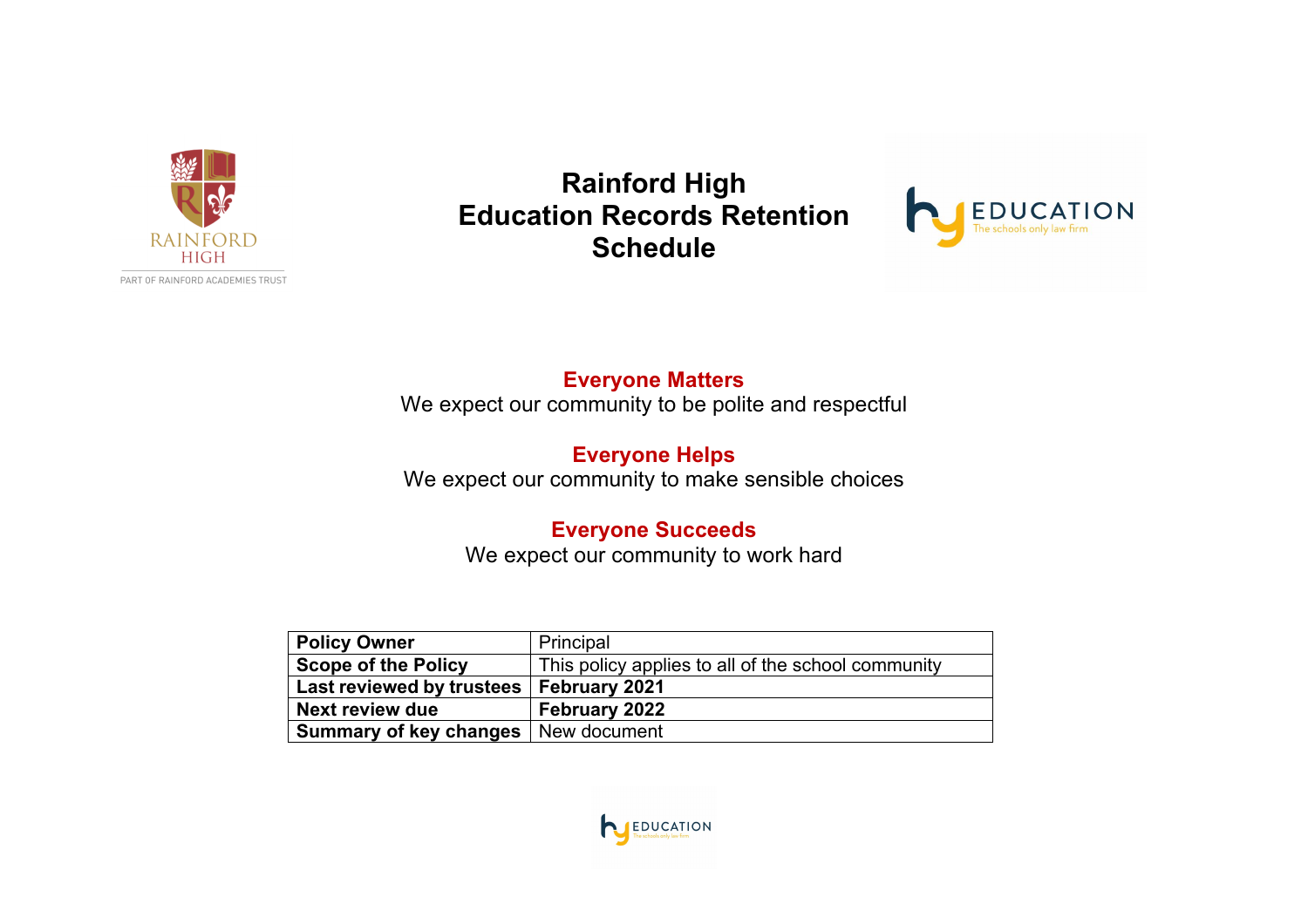# **EDUCATION RECORDS RETENTION SCHEDULE**

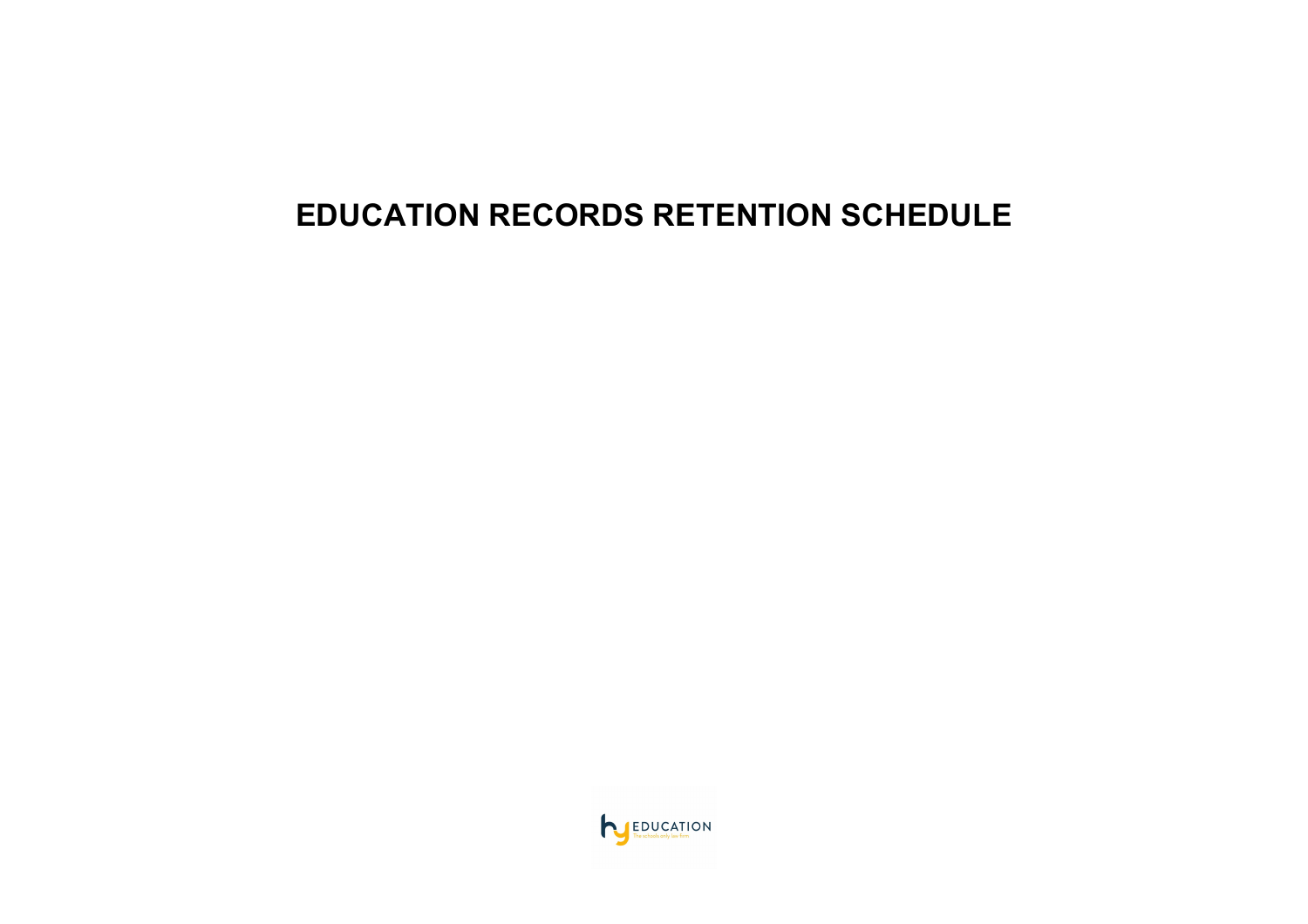# **Contents**

| <b>Schedule A – Record of Destruction</b>                 | Page 7 |
|-----------------------------------------------------------|--------|
| Governing Body Records                                    | Page 5 |
| <b>Central Government and Local Authority</b>             | Page 5 |
| Safeguarding                                              | Page 5 |
| Staff / Health and Safety / Payroll and Financial Records | Page 4 |
| <b>Teaching and Curriculum</b>                            | Page 3 |
| <b>School Trips and Extra Curricular Activities</b>       | Page 3 |
| <b>Pupil Records</b>                                      | Page 3 |

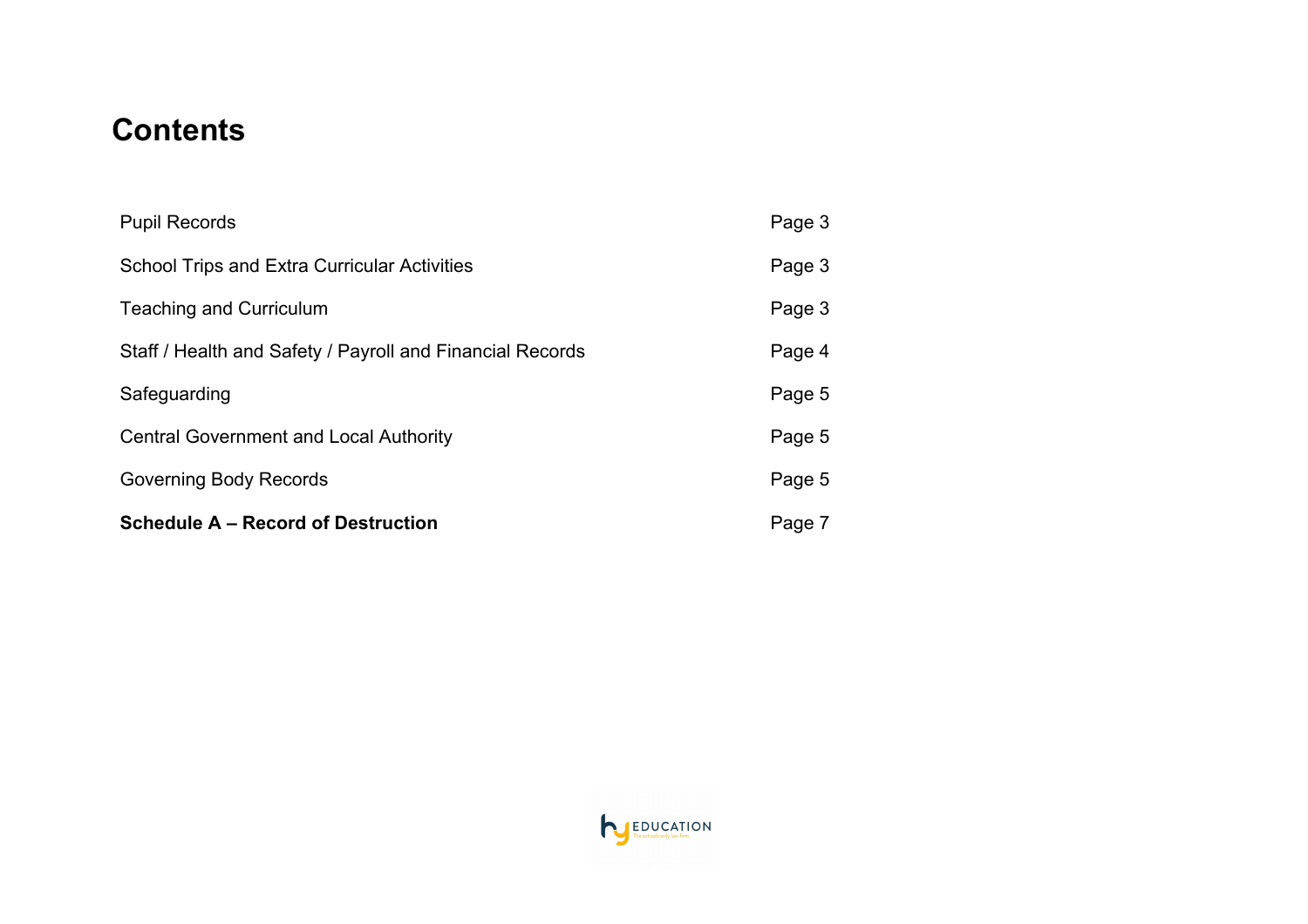| PR 1.2          | Records relating to the admissions process if the admission is successful   | <b>Common Practice</b>                                      | Adr       |
|-----------------|-----------------------------------------------------------------------------|-------------------------------------------------------------|-----------|
| PR 1.3          | Records relating to the admissions process if the appeal is unsuccessful    | The School Admission Appeals Code issued under Section 84   | Col       |
|                 |                                                                             | of the School Standards and Framework Act 1998              |           |
|                 |                                                                             |                                                             |           |
| PR 1.4          | Attendance registers                                                        | <b>Common Practice</b>                                      | Dat       |
| PR <sub>2</sub> | <b>Pupil Educational Record</b>                                             |                                                             |           |
| PR 2.1          | <b>Pupil Files - Primary School</b>                                         | Education (Pupil Information)                               | Ref       |
|                 |                                                                             | (England) Regulations 2005 (SI 2005/1437)                   | Prin      |
|                 |                                                                             |                                                             | (or       |
|                 |                                                                             |                                                             | sch       |
| PR 2.2          | <b>Pupil Files Secondary</b>                                                | Education (Pupil Information)                               | DO        |
|                 |                                                                             | (England) Regulations 2005 (SI 2005/1437)                   |           |
| PR 2.3          | <b>Examination results - Public</b>                                         | <b>Common Practice</b>                                      | Yea       |
| PR 2.4          | Examination results - Internal examination results                          | <b>Common Practice</b>                                      | Cu        |
| PR 2.5          | Images held of pupils together with any consents and permissions to publish | <b>Common Practice</b>                                      | All I     |
|                 |                                                                             |                                                             | thel      |
| <b>PR 3</b>     | <b>Special Educational Needs</b>                                            |                                                             |           |
| PR 3.1          | Special Educational Needs files, reviews and Individual Education Plans     | <b>Common Practice</b>                                      | g         |
|                 |                                                                             |                                                             | Unl       |
| PR 3.2          | Statement maintained under The Education Act 1996 - Section 324             | <b>Common Practice</b>                                      | <b>DO</b> |
|                 |                                                                             |                                                             | Un        |
| PR 3.3          | Proposed statement or amended statement                                     | Special Educational Needs and Disability Act 2001 Section 1 | DO        |
|                 |                                                                             |                                                             | Unl       |
| PR 3.4          | Advice and information to parents regarding educational needs               | Special Educational Needs and Disability Act 2001 Section 2 | Clo       |
|                 |                                                                             |                                                             |           |

## **2. School Trips and Extra Curricular Activities**

| <b>ST</b>       | <b>Basic file description</b>                                                       | R<br><b>Statutory Provisions</b> |
|-----------------|-------------------------------------------------------------------------------------|----------------------------------|
| ST <sub>1</sub> | <b>Trips</b>                                                                        |                                  |
| ST 1.1          | Parental permission slips for school trips – where there has been no major incident | Common Practice                  |
| ST 1.2          | Parental permission slips for school trips – where there has been a major incident  | D)<br><b>Common Practice</b>     |
|                 |                                                                                     |                                  |
|                 |                                                                                     | be                               |

## **3. Teaching and Curriculum**

| <b>SMT</b>       | <b>Basic file description</b>                                                     | <b>Statutory Provisions</b> |
|------------------|-----------------------------------------------------------------------------------|-----------------------------|
| SMT <sub>1</sub> | <b>Senior Management Team</b>                                                     |                             |
| <b>SMT 1.1</b>   | Log-Books                                                                         | <b>Common Practice</b>      |
|                  | SMT 1.2   Minutes of the Senior Management Team                                   | <b>Common Practice</b>      |
|                  | SMT 1.3 Reports made by the Head Teacher or the management team                   | <b>Common Practice</b>      |
|                  | SMT 1.4 Records created by Head Teachers, Deputy Head Teachers, Heads of Year and | <b>Common Practice</b>      |
|                  | other members of staff with administrative responsibilities                       |                             |
|                  | SMT 1.5   School development plans                                                | <b>Common Practice</b>      |
| SMT 1.6          | Professional development plans                                                    | <b>Common Practice</b>      |
| SMT <sub>2</sub> | <b>Curriculum Management</b>                                                      |                             |
| SMT 2.1          | Timetable                                                                         | <b>Common Practice</b>      |
|                  | SMT 2.2   Curriculum development                                                  | <b>Common Practice</b>      |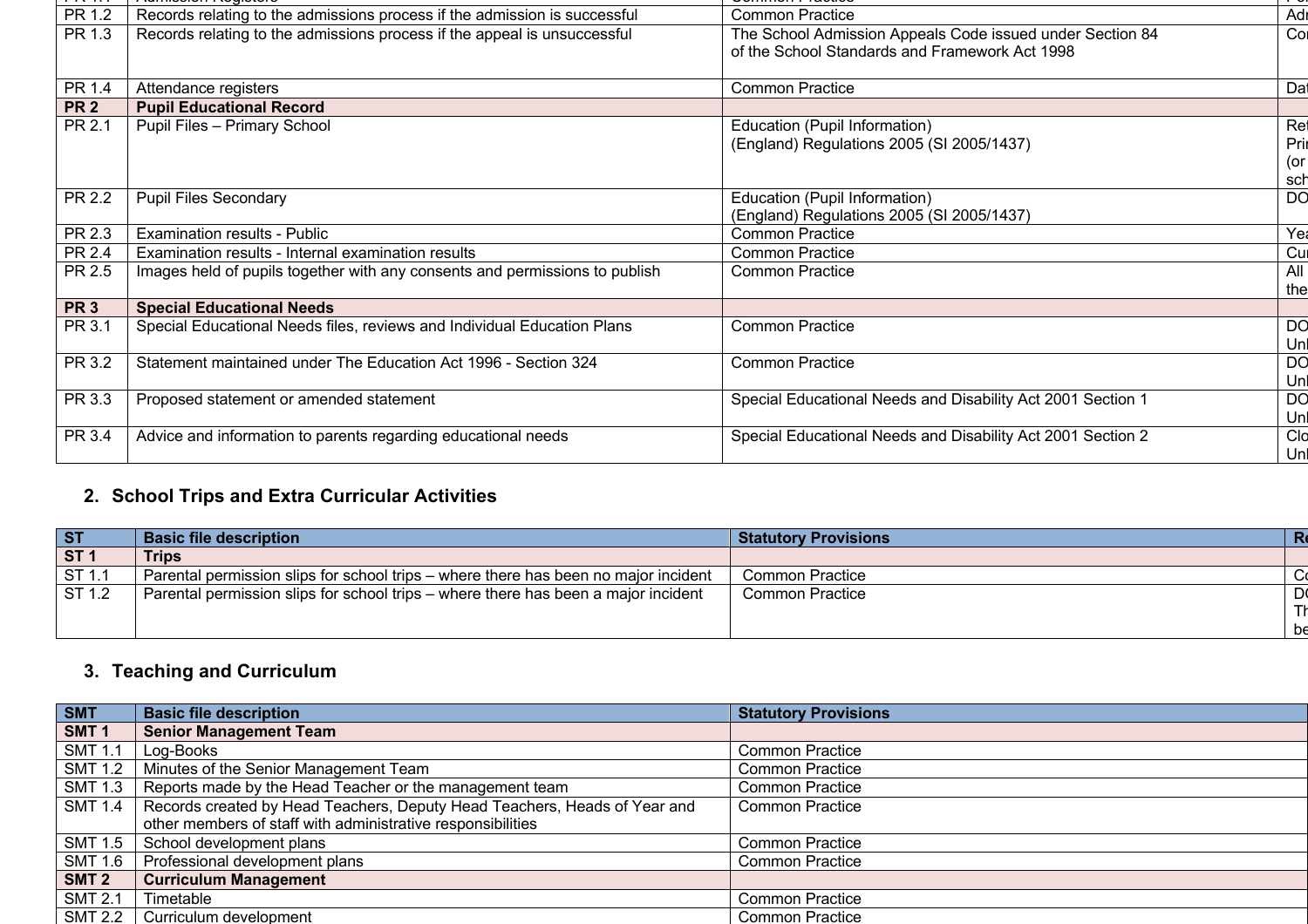# **4. Staff / Health and Safety / Payroll and Financial Records**

| HR              | <b>Basic file description</b>                                                                                                    | <b>Statutory Provisions</b>                                                                                                                        |  |
|-----------------|----------------------------------------------------------------------------------------------------------------------------------|----------------------------------------------------------------------------------------------------------------------------------------------------|--|
| HR <sub>1</sub> | <b>Personnel Management</b>                                                                                                      |                                                                                                                                                    |  |
| HR 1.1          | <b>Staff Personal files</b>                                                                                                      | Limitation Act 1980                                                                                                                                |  |
| HR 1.2          | Interview notes and recruitment records                                                                                          | Justification based on time limits issue for issuing proceedings in the employment<br>tribunal                                                     |  |
| HR 1.3          | Pre-employment vetting information (including DBS checks)                                                                        | <b>DBS</b> guidelines                                                                                                                              |  |
| HR 1.4          | Right to Work in the UK checks                                                                                                   | https://www.gov.uk/check-job-applicant-right-to-work                                                                                               |  |
| HR 1.5          | Written particulars of employment.<br>Contracts of employment or other contracts.<br>Documented changes to terms and conditions. | Limitation Act 1980                                                                                                                                |  |
| HR 1.6          | Disciplinary and grievance records                                                                                               | Limitation Act 1980                                                                                                                                |  |
| HR 1.7          | Annual appraisal or assessment records                                                                                           | <b>Common Practice</b>                                                                                                                             |  |
| HR 1.8          | Images held of members of staff together with any consents and permissions to<br>publish                                         | <b>Common Practice</b>                                                                                                                             |  |
| <b>HR2</b>      | <b>Health and Safety</b>                                                                                                         |                                                                                                                                                    |  |
| HR 2.1          | <b>Accessibility Plans</b>                                                                                                       | Equality Act 2010 (See s.88 and schedule 10)                                                                                                       |  |
| HR 2.2          | Records relating to accident/injury at work                                                                                      | The Management of Health & Safety at Work Regulations 1999<br>Health and Safety at Work Act 1974                                                   |  |
| HR 2.3          | Accident Reporting - Children                                                                                                    | Limitation Act 1980                                                                                                                                |  |
| HR 2.4          | <b>Accident Reporting - Adults</b>                                                                                               | Social Security (Claims and Payments) Regulations 1979 Regulation 25.<br>Social Security Administration Act 1992 Section 8.<br>Limitation Act 1980 |  |
| HR 2.5          | <b>Risk Assessments</b>                                                                                                          | The Management of Health & Safety at Work Regulations 1999<br>Health and Safety at Work Act 1974                                                   |  |
| HR 2.6          | <b>COSHH Risk Assessments</b>                                                                                                    | Control of Substances Hazardous to Health (COSHH) Regulations 2002                                                                                 |  |
| HR 2.7          | Incident reports                                                                                                                 |                                                                                                                                                    |  |
| HR 2.8          | Process of monitoring areas where employees and persons are likely to have<br>become in contact with asbestos                    | Control of Asbestos Regulations 2012                                                                                                               |  |
| HR 2.9          | Process of monitoring of areas where employees and persons are likely to have<br>come in contact with radiation                  | Ionising Radiations Regulations 2017                                                                                                               |  |
| HR 2.10         | Fire Safety Records including Fire Safety Audits                                                                                 | <b>Regulatory Reform</b><br>(Fire Safety) Order 2005                                                                                               |  |
| HR 2.11         | <b>Fire Risk Assessments</b>                                                                                                     | Regulatory Reform<br>(Fire Safety) Order 2005                                                                                                      |  |
|                 | $HR 2.12$   Fire Drill records                                                                                                   | <b>Regulatory Reform</b><br>(Fire Safety) Order 2005                                                                                               |  |
| HR <sub>3</sub> | <b>Payroll and Pensions</b>                                                                                                      |                                                                                                                                                    |  |
| HR 3.1          | Records relating to the management of the payroll                                                                                | HMRC - Compliance Handbook Manual CH15400                                                                                                          |  |
| HR 3.2          | Records held under Retirement Benefits Schemes (Information Powers)<br>Regulations 1995                                          | Retirement Benefits Schemes (Information Powers) Regulations 1995                                                                                  |  |
| HR 3.3          | Salary cards                                                                                                                     |                                                                                                                                                    |  |
| HR 3.4          | Maternity pay records                                                                                                            | Statutory Maternity Pay (General) Regulations 1986 (SI 1986/1960), revised<br>1999 (SI 1999/567)                                                   |  |
| HR 3.5          | Timesheets, sick pay                                                                                                             |                                                                                                                                                    |  |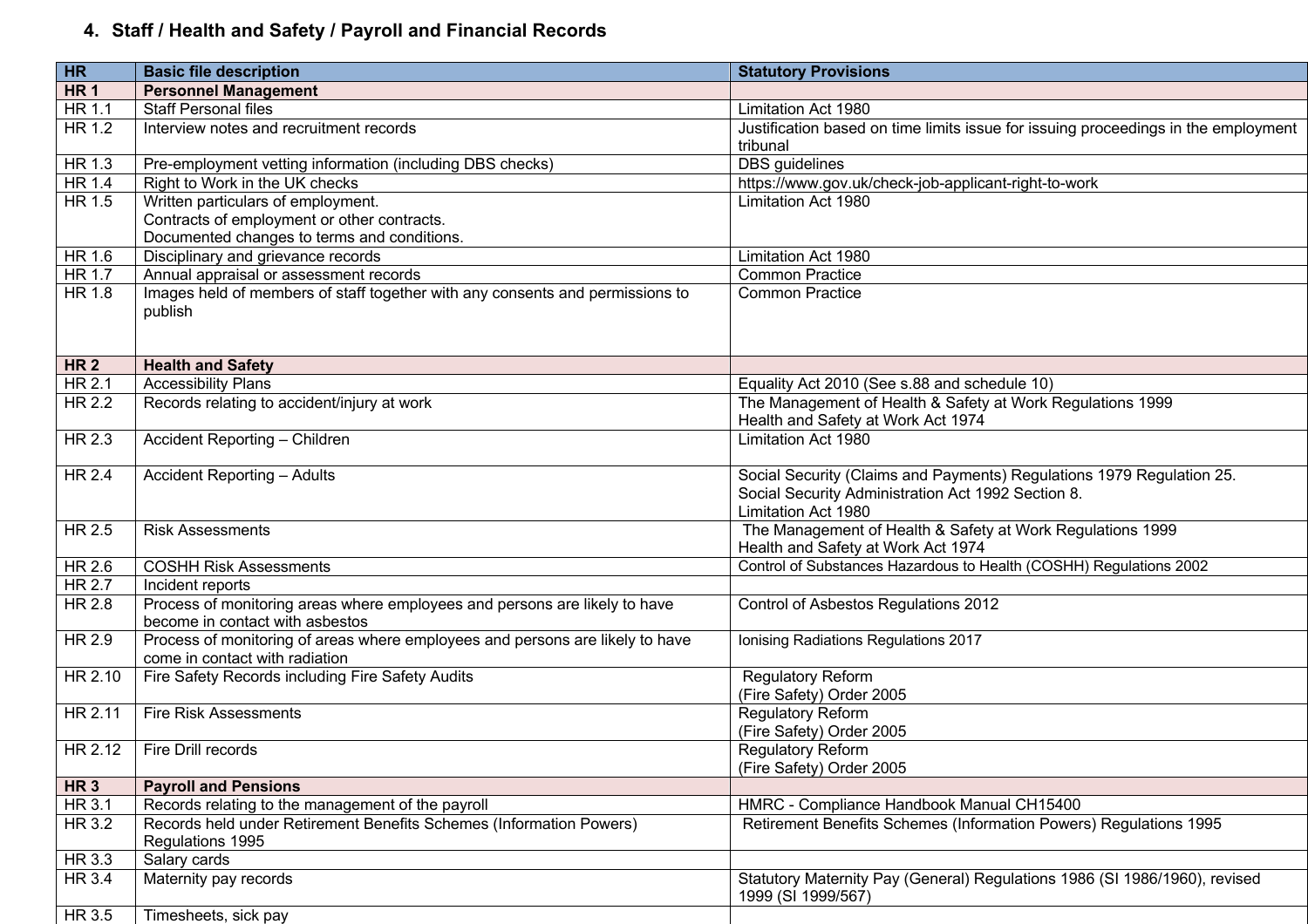| $H$ R 5.1                  | School brochure/prospectus                                                  |
|----------------------------|-----------------------------------------------------------------------------|
| $H$ R 5.2                  | General file series or correspondence files                                 |
| $H$ R 5.3                  | Circulars (staff/parents/pupils)                                            |
| HR 5.4                     | Newsletters, ephemera                                                       |
| HR 5.5                     | Visitors book                                                               |
| HR 5.6                     | Images held of pupils together with any consents and permissions to publish |
|                            |                                                                             |
|                            |                                                                             |
|                            |                                                                             |
| $\overline{\text{HR}}$ 5.7 | Records relating to the management of PTA/Old Pupils Associations           |
| HR 5.8                     | Records relating to the management of data subject access requests          |
| HR 5.9                     | Records relating to the management of freedom of information requests       |
|                            |                                                                             |

#### **5. Safeguarding**

| <b>SG</b>  | <b>Basic file description</b>                                                                                         | <b>Statutory Provisions</b>  |
|------------|-----------------------------------------------------------------------------------------------------------------------|------------------------------|
| <b>SG1</b> |                                                                                                                       |                              |
| SG 1.1     | Child protection files (primary)                                                                                      | Published statutory guidance |
|            | SG 1.2   Child protection files (secondary)                                                                           | Published statutory guidance |
|            | SG 1.3   Allegations of a child protection nature made against a member of staff<br>(including unfounded allegations) | <b>Common Practice</b>       |
|            |                                                                                                                       |                              |

## **6. Central Government and Local Authority**

| $\begin{array}{ c c }\n\hline\n\text{CG} & \text{CG} & \text{CG} & \text{CG} & \text{CG} & \text{CG} & \text{CG} & \text{CG} & \text{CG} & \text{CG} & \text{CG} & \text{CG} & \text{CG} & \text{CG} & \text{CG} & \text{CG} & \text{CG} & \text{CG} & \text{CG} & \text{CG} & \text{CG} & \text{CG} & \text{CG} & \text{CG} & \text{CG} & \text{CG} & \text{CG} & \text{CG} & \text{CG} & \text{CG} & \text{CG} & \text{CG} & \text{CG} & \text{CG} &$ | <b>Basic file description</b>       | <b>Statutory Provisions</b> |
|---------------------------------------------------------------------------------------------------------------------------------------------------------------------------------------------------------------------------------------------------------------------------------------------------------------------------------------------------------------------------------------------------------------------------------------------------------|-------------------------------------|-----------------------------|
|                                                                                                                                                                                                                                                                                                                                                                                                                                                         | <b>Local Authority</b>              |                             |
|                                                                                                                                                                                                                                                                                                                                                                                                                                                         | Secondary transfer sheets (Primary) | <b>Common Practice</b>      |
| CG 1.2                                                                                                                                                                                                                                                                                                                                                                                                                                                  | Attendance returns                  | <b>Common Practice</b>      |
| CG 1.3                                                                                                                                                                                                                                                                                                                                                                                                                                                  | Circulars from LA                   | <b>Common Practice</b>      |
|                                                                                                                                                                                                                                                                                                                                                                                                                                                         |                                     |                             |
| CG2                                                                                                                                                                                                                                                                                                                                                                                                                                                     | <b>Central Government</b>           |                             |
| CG 2.1                                                                                                                                                                                                                                                                                                                                                                                                                                                  | <b>OFSTED reports and papers</b>    | Common Practice             |
|                                                                                                                                                                                                                                                                                                                                                                                                                                                         |                                     |                             |
|                                                                                                                                                                                                                                                                                                                                                                                                                                                         |                                     |                             |
| CG 2.2                                                                                                                                                                                                                                                                                                                                                                                                                                                  | Returns                             | <b>Common Practice</b>      |
| CG 2.3                                                                                                                                                                                                                                                                                                                                                                                                                                                  | Circulars from DfE                  | <b>Common Practice</b>      |
|                                                                                                                                                                                                                                                                                                                                                                                                                                                         |                                     |                             |

# **7. Governing Body Records**

| $\overline{\mathsf{G}\mathsf{B}}$ | <b>Basic file description</b>                                                       | <b>Justification</b>                             |
|-----------------------------------|-------------------------------------------------------------------------------------|--------------------------------------------------|
| GB <sub>1</sub>                   | <b>Management of Governing Body</b>                                                 |                                                  |
| GB 1.1                            | I Instruments of Government                                                         | Common practice                                  |
| GB1.2                             | l Trusts and Endowments                                                             | Common practice                                  |
| $\overline{GB1.3}$                | Records relating to the election of parent and staff governors not appointed by the | To address any challenge to the election process |
|                                   | aovernors                                                                           |                                                  |
| GB 1.4                            | Records relating to the appointment of co-opted governors                           | Common practice                                  |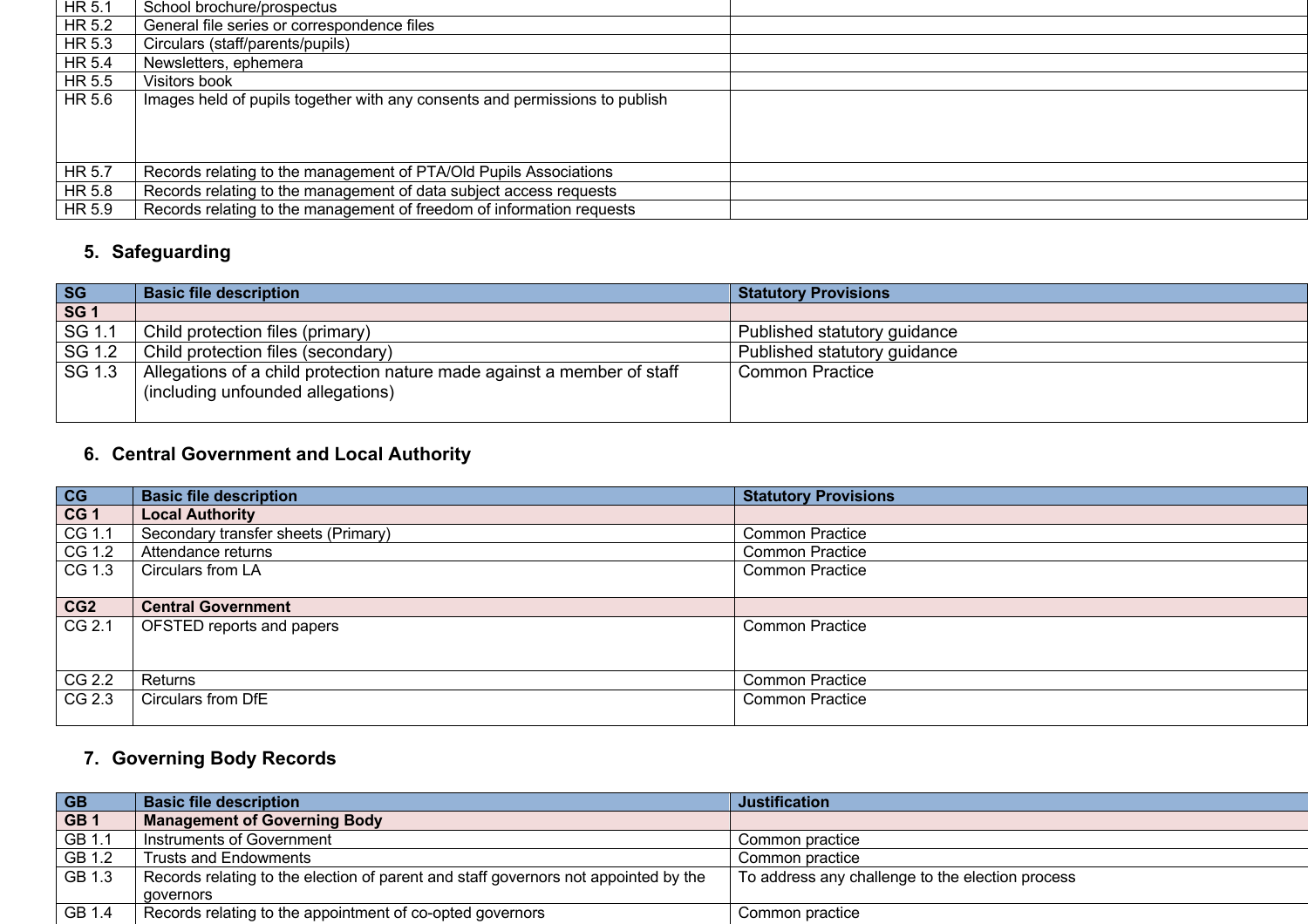| TGB 1.7         | Minutes - Principal set (signed)                                                   | The School Governance (Roles, Procedures and Allowances) (England) |
|-----------------|------------------------------------------------------------------------------------|--------------------------------------------------------------------|
|                 |                                                                                    | Regulations 2013 (see Regulation 15)                               |
| GB 1.8          | All records relating to the conversion of schools to Academy status                | <b>Common Practice</b>                                             |
| GB 1.9          | Records relating to complaints made to and investigated by the Governing Body      | Management of legal challenge                                      |
|                 |                                                                                    |                                                                    |
|                 |                                                                                    |                                                                    |
| GB 1.10         | Correspondence sent and received by the Governing Body                             | Management of legal challenge                                      |
| GB <sub>2</sub> | <b>Management of Governors</b>                                                     |                                                                    |
| GB 2.1          | Records relating to the appointment of a clerk to the Governing Body               | <b>Common Practice</b>                                             |
| GB 2.2          | Records relating to the terms of office of serving governors including evidence of | <b>Common Practice</b>                                             |
|                 | appointment                                                                        |                                                                    |
| GB 2.3          | Records relating to Governor Declaration against disqualification criteria         | <b>Common Practice</b>                                             |
| GB 2.4          | <b>Register of Business Interests</b>                                              | <b>Common Practice</b>                                             |
| GB 2.5          | Records relating to the training required and received by Governors                | <b>Common Practice</b>                                             |
| GB 2.6          | Records relating to the induction programme for new governors                      | <b>Common Practice</b>                                             |
| GB 2.7          | Records relating to DBS checks carried out on clerk and members of the governing   | <b>Common Practice</b>                                             |
|                 | body                                                                               |                                                                    |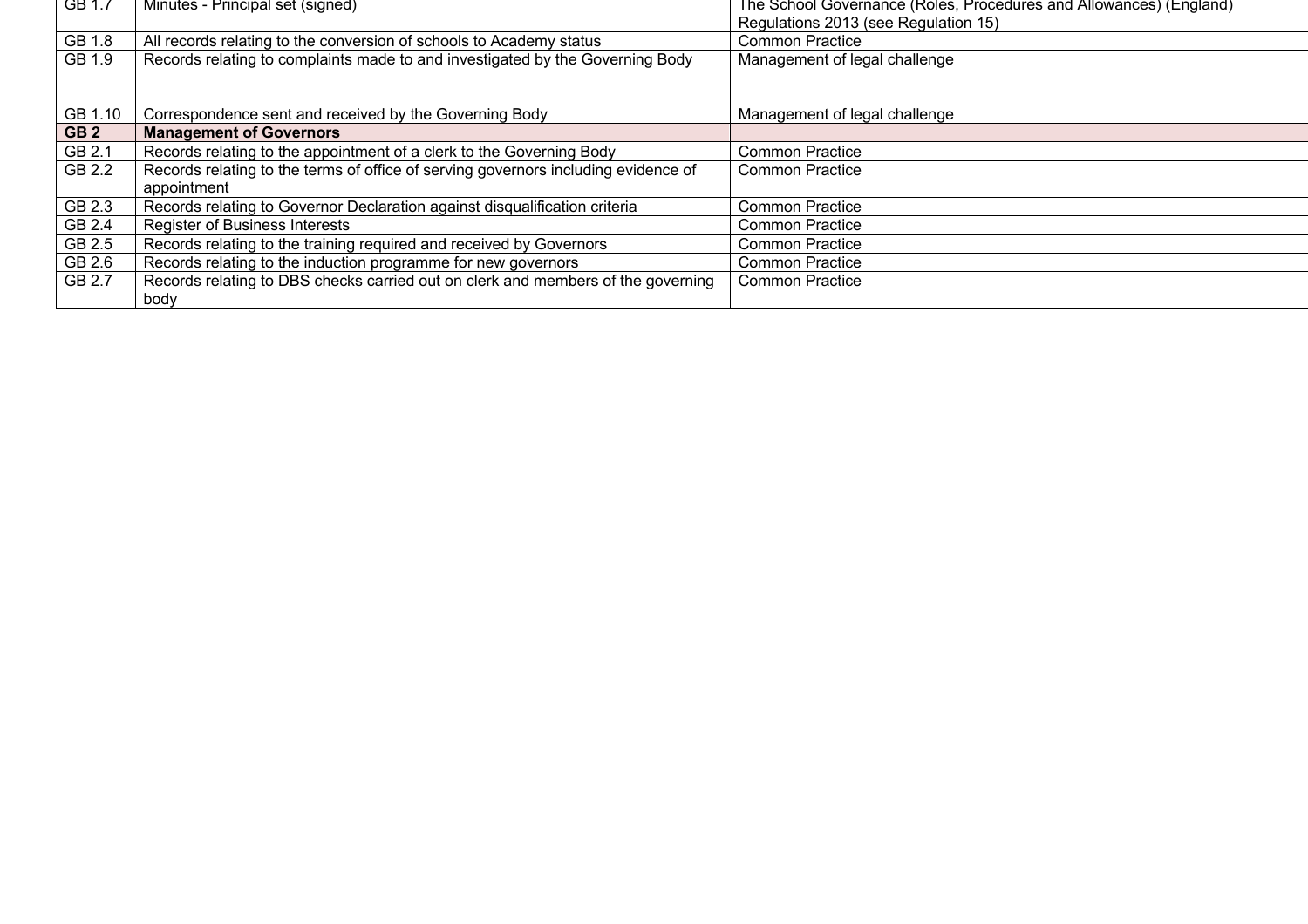#### **Schedule A**

# **Record of Destruction**

| ltem reference<br>(or other unique<br>identifier) | <b>Description of Item</b> | No. of<br>files/records<br>destroyed | <b>Person authorising<br/>destruction</b> | <b>Method</b> | <b>Date</b> |
|---------------------------------------------------|----------------------------|--------------------------------------|-------------------------------------------|---------------|-------------|
|                                                   |                            |                                      |                                           |               |             |
|                                                   |                            |                                      |                                           |               |             |
|                                                   |                            |                                      |                                           |               |             |
|                                                   |                            |                                      |                                           |               |             |
|                                                   |                            |                                      |                                           |               |             |
|                                                   |                            |                                      |                                           |               |             |
|                                                   |                            |                                      |                                           |               |             |
|                                                   |                            |                                      |                                           |               |             |
|                                                   |                            |                                      |                                           |               |             |
|                                                   |                            |                                      |                                           |               |             |
|                                                   |                            |                                      |                                           |               |             |
|                                                   |                            |                                      |                                           |               |             |
|                                                   |                            |                                      |                                           |               |             |
|                                                   |                            |                                      |                                           |               |             |
|                                                   |                            |                                      |                                           |               |             |
|                                                   |                            |                                      |                                           |               |             |
|                                                   |                            |                                      |                                           |               |             |
|                                                   |                            |                                      |                                           |               |             |
|                                                   |                            |                                      |                                           |               |             |
|                                                   |                            |                                      |                                           |               |             |
|                                                   |                            |                                      |                                           |               |             |
|                                                   |                            |                                      |                                           |               |             |
|                                                   |                            |                                      |                                           |               |             |
|                                                   |                            |                                      |                                           |               |             |
|                                                   |                            |                                      |                                           |               |             |